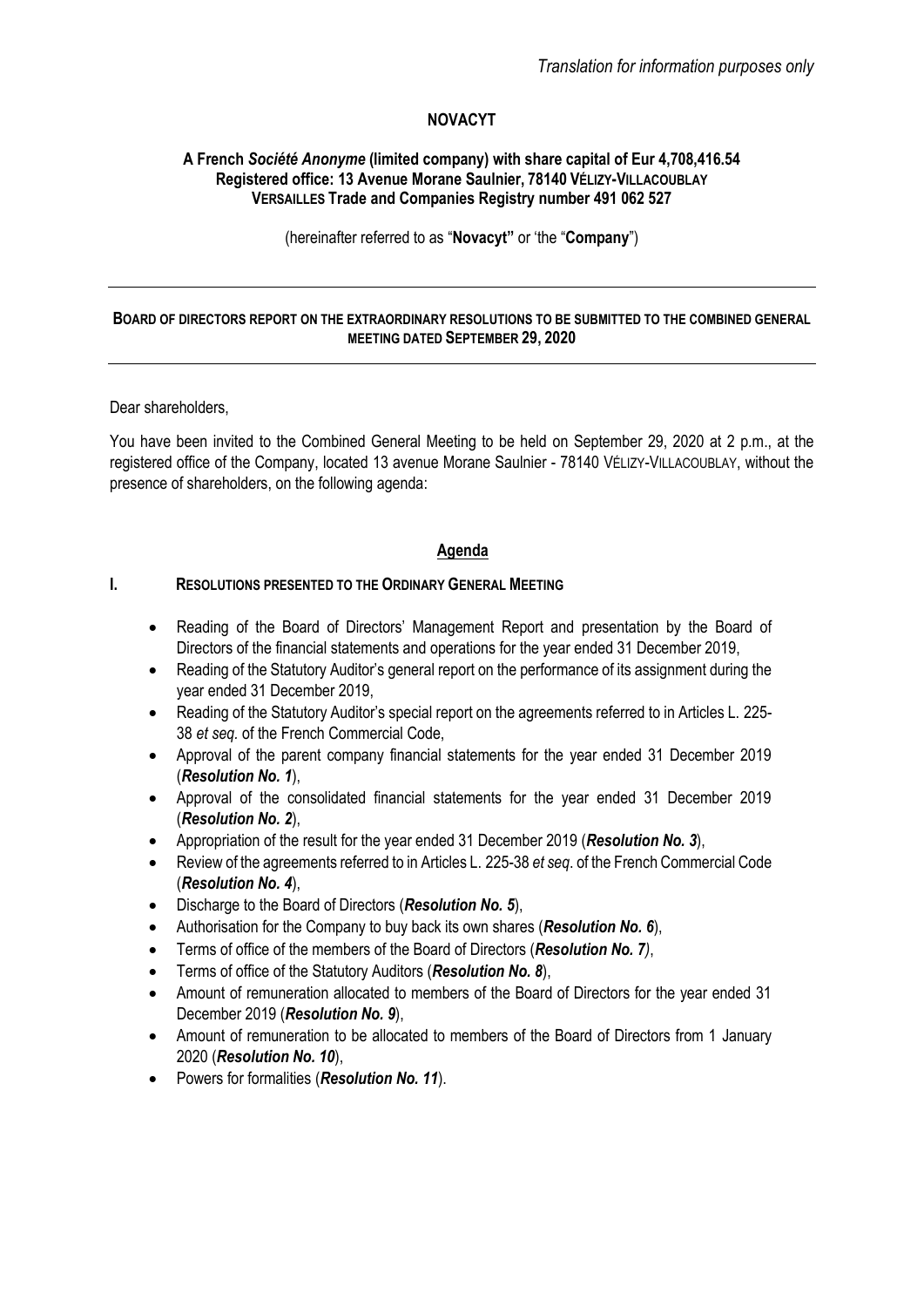## **II. RESOLUTIONS PRESENTED TO THE EXTRAORDINARY GENERAL MEETING**

- Reading of the Board of Directors' report to the Extraordinary General Meeting,
- Reading of the Statutory Auditor's special reports,
- Amendment of Article 19 of the Company's Articles of Association to allow general meetings to be held exclusively by videoconference (*Resolution No. 12*),
- Delegation of authority granted to the Board of Directors for the purpose of allocating free shares, existing or new, for the benefit of employees of the Company and of related companies and corporate officers (*Resolution No. 13*),
- Delegation of authority granted to the Board of Directors for the purpose of granting options to subscribe for and/or purchase shares of the Company, to corporate officers and employees of the Company or of companies in the group, involving the waiver by shareholders of their preferential subscription right to shares issued following the exercise of subscription options (*Resolution No. 14*),
- Overall limit on delegations relating to free shares and subscription or purchase options (*Resolution No. 15*),
- Delegation of authority to the Board of Directors for the purpose of issuing ordinary shares of the Company and/or transferable securities giving access to the share capital of the Company, with cancellation of shareholders' preferential subscription rights in favour of specific categories of persons (*Resolution No. 16*),
- Delegation of authority granted to the Board of Directors for the purpose of increasing the share capital by issuing ordinary shares or securities giving access to ordinary shares to be issued by the Company immediately or in the future in consideration for contributions in kind within the limit of 10% of the share capital, except in the case of a public exchange offer initiated by the Company (*Resolution No. 17*),
- Delegation of authority to the Board of Directors for the purpose of issuing ordinary shares and/or transferable securities giving immediate and/or deferred access to the capital of the Company, with cancellation of shareholders' preferential subscription rights and public offerings (*Resolution No. 18*),
- Delegation of authority to the Board of Directors for the purpose of issuing ordinary shares of the Company and/or transferable securities giving access to the share capital of the Company, with preferential subscription rights (*Resolution No. 19*),
- Authorisation to the Board of Directors, in the event of a capital increase, with or without shareholders' preferential subscription rights, to increase the number of securities to be issued (*Resolution No. 20*),
- Overall ceiling on delegations of authority (*Resolution No. 21*),
- Delegation of authority to the Board of Directors for the purpose of issuing ordinary shares and/or securities giving access to the Company's capital for the benefit of members of a company savings plan (*Resolution No. 22*),
- Powers for formalities (*Resolution No. 23*).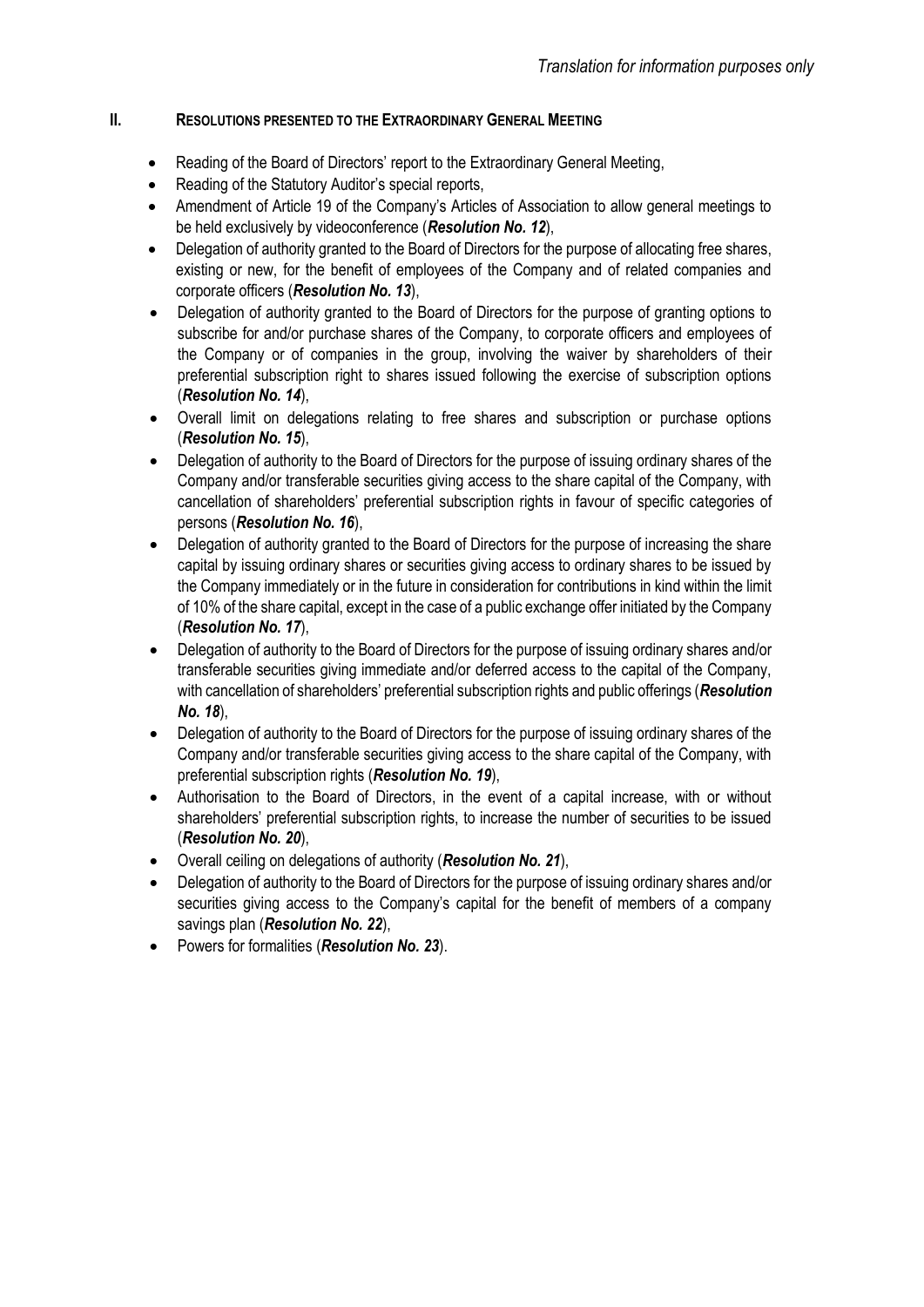The ordinary resolutions are presented in the Management Report.

## *SIXTH RESOLUTION - AUTHORISATION FOR THE COMPANY TO BUY BACK ITS OWN SHARES*

*We would provide context to the sixth proposed resolution relating to the share buyback program.*

*For several years, this delegation of authority has been used solely in connection with the liquidity contract entered into by the Company.*

*In this context, we would like to specify that this delegation of authority is not intended to be used during a public offering initiated by the Company or concerning its securities.*

\* \* \*

The extraordinary resolutions are presented hereinafter:

#### **PRESENTATION OF THE TWELFTH RESOLUTION - AMENDMENT OF ARTICLE 19 OF THE COMPANY'S ARTICLES OF ASSOCIATION**

We propose you to amend Article 19 of the Company's Articles of Association, "General Meetings", to align it with the latest reforms in company law and notably to allow, in the future, ordinary and extraordinary general meetings to be held exclusively by videoconference or by other means of telecommunication allowing shareholders to be identified.

The beginning of Article 19 "General Meetings" will be amended as follows:

*"General meetings are called and organised in accordance with the conditions required by law.*

*When the Company wishes to use electronic telecommunications instead of postal means to send the notice of meeting, it must firstly obtain the consent of the shareholders concerned, who will supply their email address.*

*The meetings will take place at the head office or any other venue specified in the meeting invitation.*

*The right to participate in the meeting is governed by the applicable legal and statutory provisions, and is subject in particular to the shares being registered in the account in the name of the shareholder or the intermediary registered on its behalf on the third working day preceding the meeting at zero hours Paris time, or in the registered share accounts maintained by the Company, or in the bearer share account maintained by the authorised intermediary.*

*If he does not wish to or is unable to personally attend the meeting, the shareholder may choose between one of the following three options:*

- *Issue a proxy in accordance with the conditions authorised by law and by the applicable regulations,*
- *Vote by post,*
- *Vote by electronic means, or*
- *Send a proxy to the Company with no indication of the authorised representative, in accordance with the conditions stipulated by law and by the applicable regulations.*

*The Board of Directors may organise, under the conditions provided for by law and the regulations in force:*

- *the participation and voting of certain shareholders in meetings by videoconference or by other means of telecommunication allowing their identification,*
- *the holding of ordinary and extraordinary general meetings exclusively by videoconference or by other means of telecommunication allowing shareholders to be identified,*

*in both cases, the Company shall set up a site exclusively dedicated to such purposes.*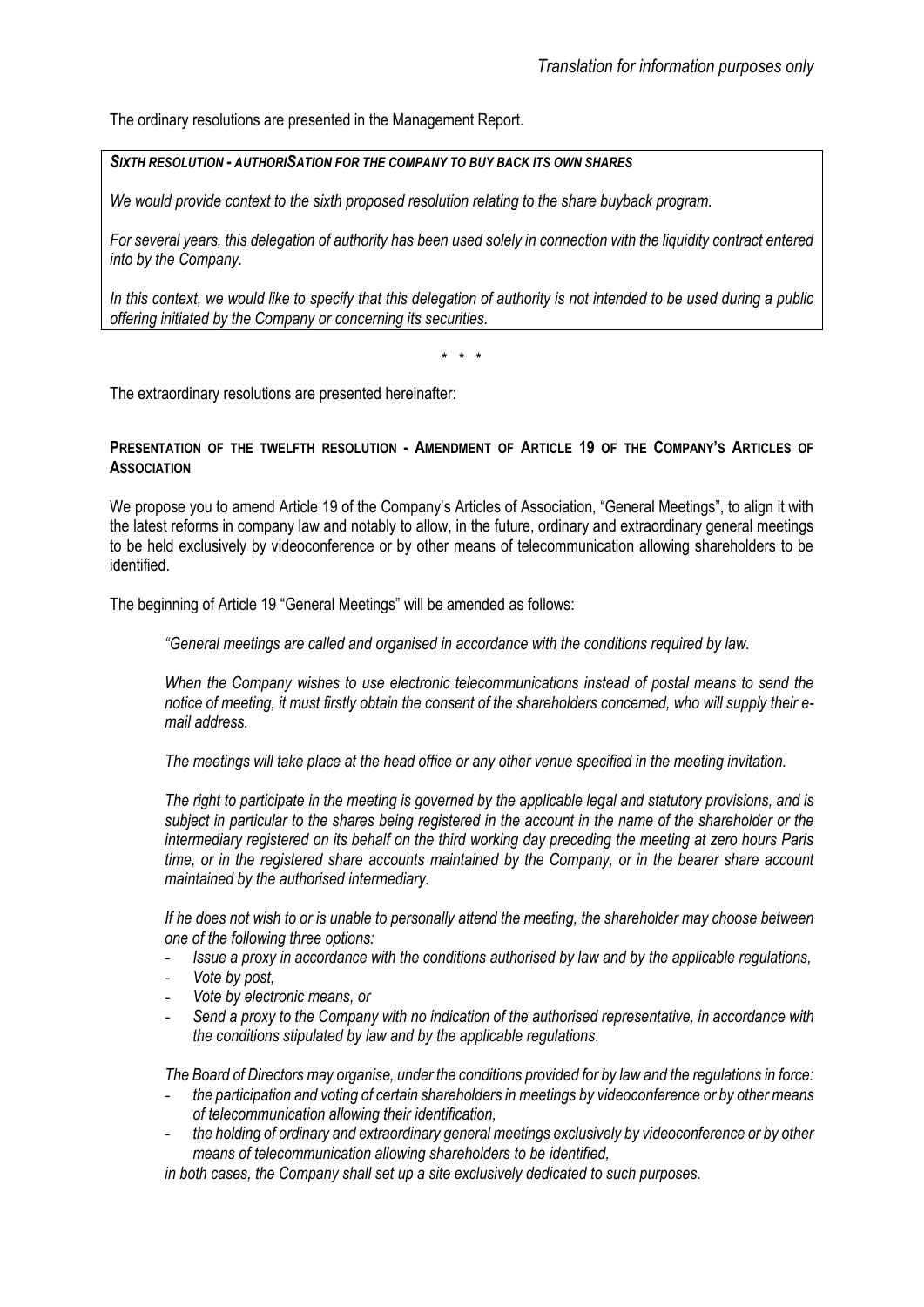*However, for the extraordinary general meetings referred to in Article L. 225-96 of the French Commercial Code, one or more shareholders representing at least 5% of the share capital may object to the exclusive use of attendance by videoconferencing or by other means of telecommunication allowing shareholders to be identified.*

*This right of opposition is exercised following the completion of formalities for calling meetings, in accordance with the provisions of Article R. 225-61-3 of the French Commercial Code, within seven days from the publication of the meeting notice provided for in Article R. 225-67 or the dispatch of such notice in the forms provided for in Article R. 225-61-2.*

*In the event that this right is exercised, the Company shall notify shareholders by ordinary letter or by email, no later than forty-eight hours before the meeting is held, that the meeting will not be held exclusively by electronic means.*

*If the Board of Directors decides to exercise one of these options for a given meeting, the said decision by the board will be recorded in the meeting notice and/or invitation. The shareholders participating in meetings held by video-conferencing or by the other telecommunication methods mentioned above as per the board's decision, will be considered as being present when calculating the quorum and majority."*

The rest of Article 19 would remain unchanged.

#### *COMMON PRESENTATION OF THE THIRTEEN, FOURTEEN AND FIFTEEN PROPOSITIONS OF RESOLUTIONS*

*The thirteen, fourteen and fifteen resolutions are proposed in order to allow share-based payments to Executive Directors and selected senior management team.* 

*Such payments are typical of public listed companies in France, and the UK where the Company has the majority of its operations. Linking a portion of our executives' compensation to the Company's share price provides direct alignment between management and long term creation of value for shareholders.* 

*In this context, we propose hereafter two delegations, one to grant free shares and the other to grant stock options, the idea being to be able to grant market value options to Executive Directors to incentivise further value creation in the Company and/or to grant them free shares as a motivation tool.*

*The Company believes that the ability to award share-based incentives is a key component of the long-term talent and business strategy.*

#### *Terms common to free shares and market-value options*

*- Valorisation: Awards will be set relative to competitive market levels at the time grant. The value of awards granted in respect of a financial year will not exceed an exceptional limit of 300% of base salary. Normal annual award levels in respect of a financial year will be significantly below this limit.*

*- Granting conditions: the final allocation of the shares or the opening of the option exercise period will be subject to the absence of an event likely to jeopardize the grant and to the regularity and fairness of the Company's parent company and consolidated financial statements.*

*- Cessation of employment: Awards will be subject to leaver provisions. If a beneficiary dies or ceases to hold employment or mandate due to ill-health, injury, disability or any other reason at the Board's discretion ruling on recommendation of the Remuneration Committee's the awards will be released at the normal vesting date and may (subject to the determination of the Remuneration Committee) be subject to time prorating. For any other reason, for example resignation or gross misconduct, awards will lapse.*

*- Dilution: Awards will not on aggregate exceed 3% of the issued ordinary share capital for the 38 months delegation. This limit covers both free shares and market-value options in aggregate. Key terms specific to free shares*

*- Shares awarded will be subject to a three-year performance period.*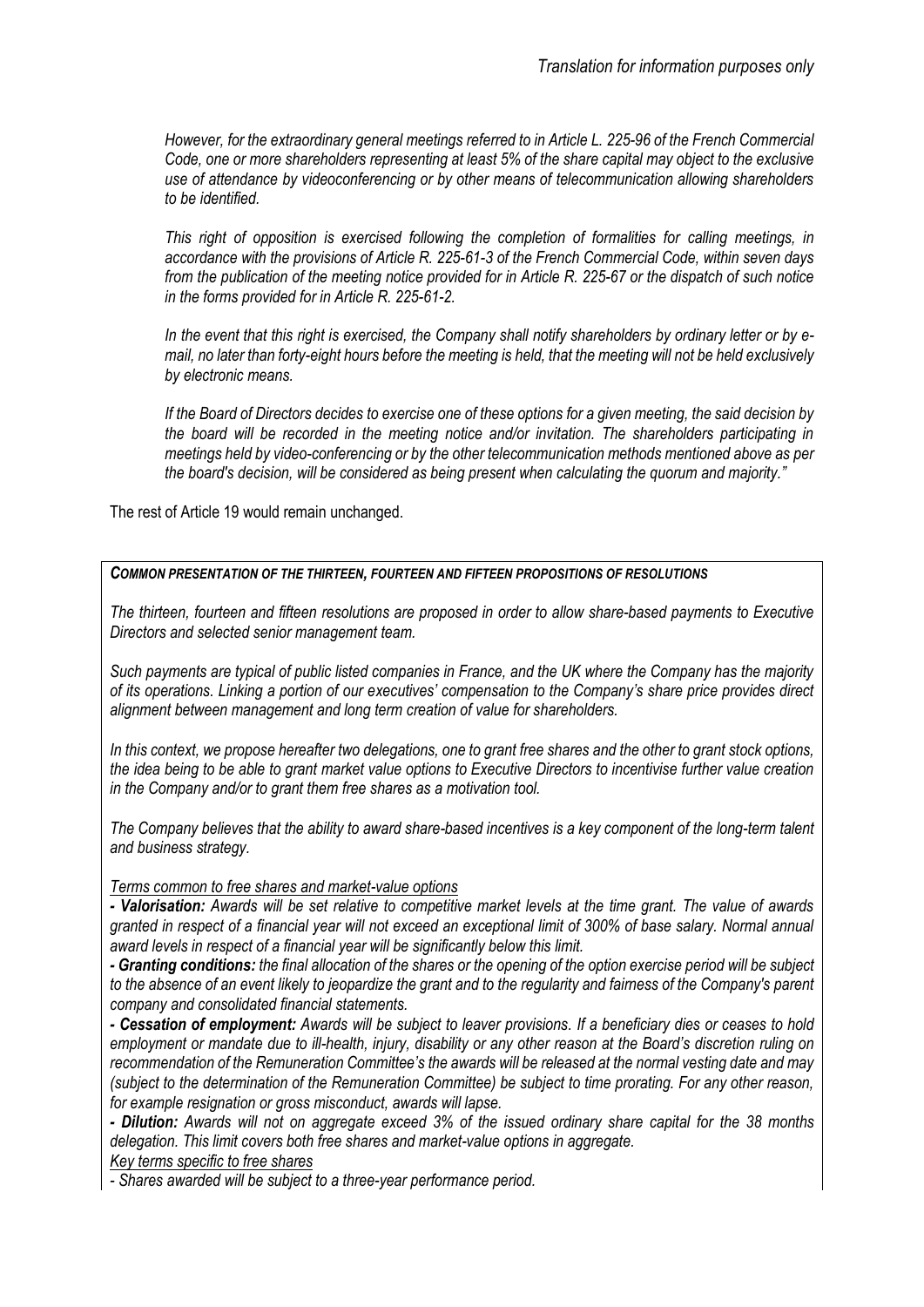*- Shares awarded will be subject to the achievement of performance conditions. These performance conditions will be based on the Company's key strategic financial and non-financial measures.*

*- The Board of Director, ruling on recommendation of the Remuneration Committee will retain discretion to override formulaic vesting outcomes where these do not reflect the underlying performance of the Company.* 

# *Key terms specific to market-value options*

*- The vesting period of the market-value options will be a minimum of three years from the date of grant.* 

*- The exercise price of the market-value options will be the share price at the date of grant. The share price at the date of grant will determine the number of options to be granted, in application of the 3% ceiling common to free shares and stock options.*

#### **DETAILED PRESENTATION OF THE THIRTEENTH RESOLUTION - DELEGATION OF AUTHORITY GRANTED TO THE BOARD OF DIRECTORS FOR THE PURPOSE OF ALLOCATING FREE SHARES, EXISTING OR NEW, FOR THE BENEFIT OF EMPLOYEES OF THE COMPANY AND OF RELATED COMPANIES AND CORPORATE OFFICERS**

In order to allow the allocation of free shares, we propose you, in accordance with the provisions of Articles L.225- 197-1 and following of the French Commercial Code, to:

1. delegate to the Board of Directors, with the option of sub-delegation, your power to allocate, on one or more occasions, existing or new Company shares free of charge to:

- members of the Company's salaried workforce or certain of them;
- members of the salaried workforce of companies of which at least 10% of the capital and voting rights are held, directly or indirectly, by the Company;
- the Chairman of the Board of Directors, the Chief Executive Officer and/or the Deputy Chief Executive Officers of the Company or companies of which at least 10% of the capital and voting rights are held, directly or indirectly, by the Company;

2. resolve that, subject to compliance with the overall ceiling referred to in the fifteenth proposition of resolution, if it is adopted, the total number of free shares granted under this delegation may not exceed 3% of the capital as of the date of their allocation, it being specified that in any event, the total number of free shares allocated may not exceed 10% of the share capital as of the date of their allocation;

3. resolve that the free shares granted under this resolution must be acquired by the Company, if applicable, within the framework of the share buyback programme covered by the sixth proposition of resolution above or any share buyback programme applicable previously or subsequently.

4. resolve that the allocation of shares to their beneficiaries will be definitive at the end of a vesting period of at least one (1) year;

5. resolve that the allocation period may be shortened in the event of disability of the beneficiary corresponding to classification in the second or third of the categories provided for in Article L. [341-4 of the French Social Security](https://www.legifrance.gouv.fr/affichCodeArticle.do?cidTexte=LEGITEXT000006073189&idArticle=LEGIARTI000006742597&dateTexte=&categorieLien=cid)  [Code;](https://www.legifrance.gouv.fr/affichCodeArticle.do?cidTexte=LEGITEXT000006073189&idArticle=LEGIARTI000006742597&dateTexte=&categorieLien=cid)

6. resolve that a holding period of the shares by the beneficiaries may be established;

7. note that the shares will nevertheless be freely transferable in the event of disability of the beneficiary corresponding to their classification in the aforementioned categories of the French Social Security Code;

8. note that the cumulative duration of the vesting period and the holding period will be at least two (2) years;

9. note that, if the allocation relates to new shares, this authorisation automatically entails, in favour of the beneficiaries of the shares allocated free of charge, the waiver by shareholders of their preferential subscription right;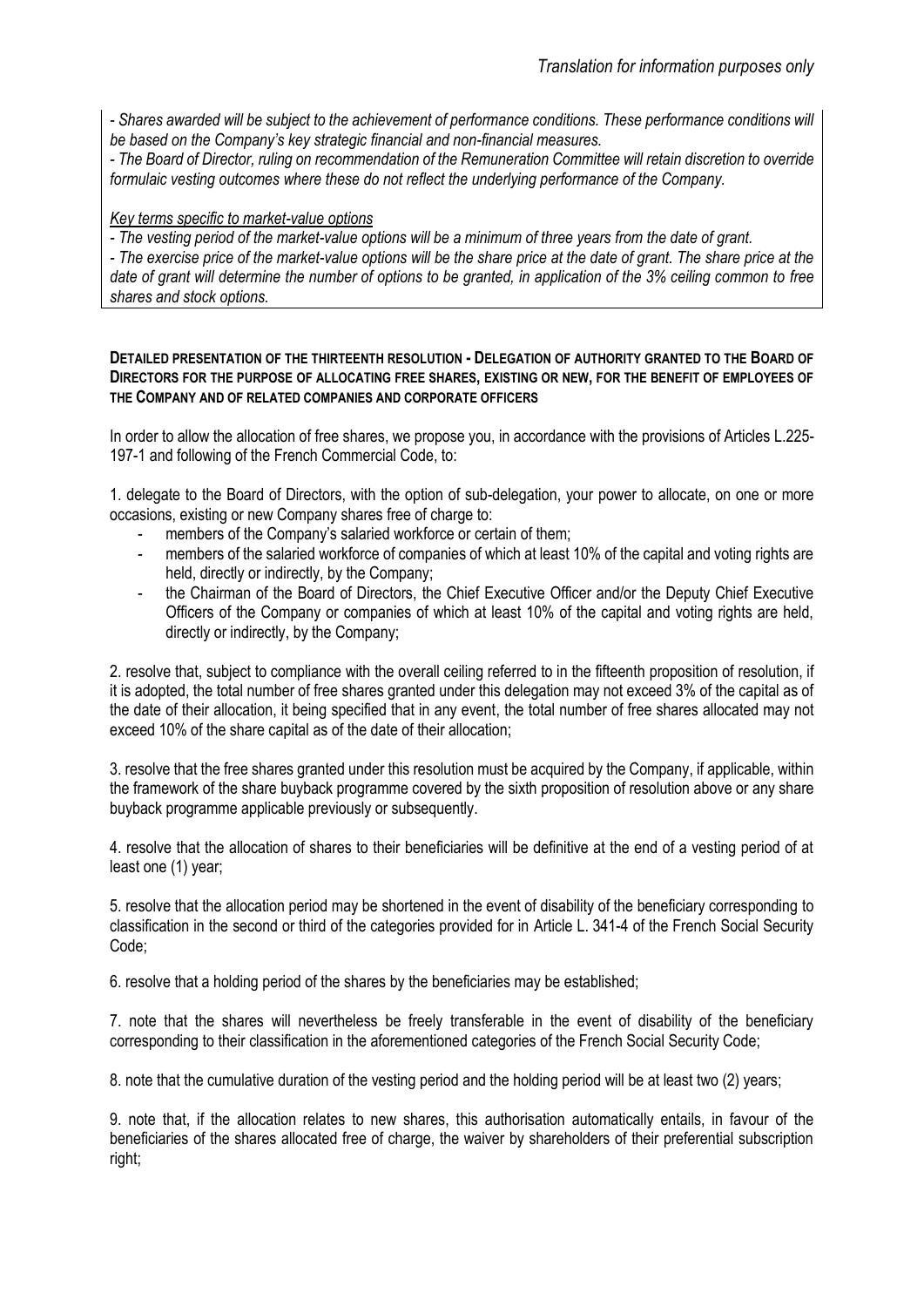10. note that, for shares allocated to the Chairman of the Board of Directors, the Chief Executive Officer and/or the Deputy Chief Executive Officers, the Board of Directors must either decide that such shares may not be sold by the interested parties before the termination of their office, or set the quantity of such shares that they are required to keep in registered form until the termination of their office;

11. grant, as necessary, all powers to the Board of Directors, with the option of subdelegation under the conditions provided for by law and regulations, to implement this resolution and this authorisation, and in particular to:

- set the conditions and, where applicable, the criteria for the allocation of ordinary shares;
- set, under the prevailing legal conditions and limits, the dates on which free allocations will be made;
- decide on the date, even retroactive, from which newly issued ordinary shares will enjoy dividend rights;
- determine the identity of the beneficiaries, the number of ordinary shares allocated to each of them and the terms governing the allocation of ordinary shares;
- determine whether the free shares are to be new or existing;
- in the event of the allocation of existing shares, perform or cause to be performed all acts and formalities to proceed with the buyback of existing shares;
- in the event of the allocation of new shares, to make the capital increases, determine the nature and amounts of the sums necessary for the payment of said shares, record the completion of the Company's capital increases resulting from the free allocation of new shares and make the corresponding amendments to the Articles of Association;
- set, where appropriate, the conditions under which the number of ordinary shares allocated will be adjusted in order to preserve the rights of beneficiaries, depending on any transactions bearing on the Company's capital, it being specified that the shares allocated pursuant to such adjustments will be deemed granted on the same day as the shares initially granted; and
- more generally, enter into all agreements, draw up all documents, carry out all formalities and make all declarations to all organisations and do whatever is otherwise necessary;

11. note that a special report must inform the General Meeting each year of transactions carried out under the provisions of Articles L 225-197-1 to L. 225-197-3 of the French Commercial Code, in accordance with Article L. 225-197-4 of the French Commercial Code;

12. set the duration of this authorisation at thirty-eight (38) months from the date of the General Meeting; and

13. note that this authorisation cancels any previous authorisation with the same purpose.

**DETAILED PRESENTATION OF THE FOURTEENTH RESOLUTION - DELEGATION OF AUTHORITY GRANTED TO THE BOARD OF DIRECTORS FOR THE PURPOSE OF GRANTING OPTIONS TO SUBSCRIBE FOR AND/OR PURCHASE SHARES OF THE COMPANY, TO CORPORATE OFFICERS AND EMPLOYEES OF THE COMPANY OR OF COMPANIES IN THE GROUP, INVOLVING THE WAIVER BY SHAREHOLDERS OF THEIR PREFERENTIAL SUBSCRIPTION RIGHT TO SHARES ISSUED FOLLOWING THE EXERCISE OF SUBSCRIPTION OPTIONS** 

In order to allow the allocation of stock options, we propose you, in accordance with the provisions of Articles L. 225-177 and following of the French Commercial Code, to:

1. delegate to the Board of Directors, with the option of sub-delegation, your power to grant, on one or more occasions, options to subscribe for or purchase shares of the Company, for the benefit of employees or corporate officers of the Company or French or foreign companies or groups linked to it within the meaning of Article L. 225- 180 of the French Commercial Code or certain categories of them.

2. resolve that, subject to compliance with the overall limit referred to in the fifteenth proposition of resolution, if it is adopted, the total number of options that may be granted under this resolution may not give the right to subscribe for or purchase a total number of shares representing more than 3% of the share capital on the date of the decision of their allocation by the Board of Directors, it being specified that in any event, (i) the total number of subscription options not yet exercised may not give the right to subscribe for a number of shares exceeding one-third of the share capital in accordance with Articles L. 225-182 and R. 225-143 of the French Commercial Code and that (ii)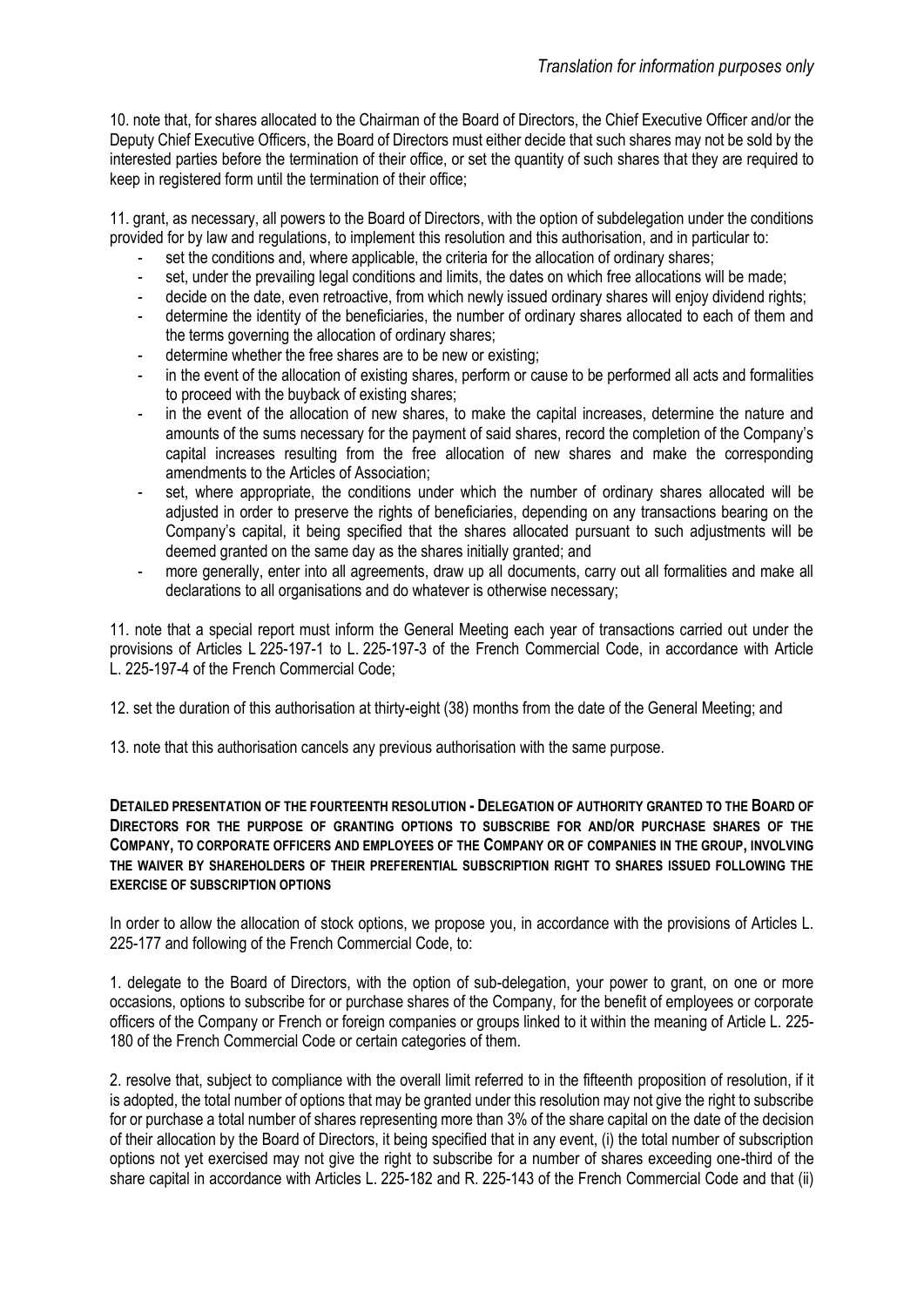in the case of shares previously held by the company, the limit of 10% of the total of its own shares that a company is entitled to own in accordance with Article L. 225-210 of the Commercial Code applies indirectly.

3. resolve that the shares that may be obtained by exercising the stock options granted under this resolution must be acquired by the Company, if applicable, within the framework of the share buyback programme covered by the sixth proposition of resolution above pursuant to Article L. 225-209 of the French Commercial Code or any share buyback programme applicable previously or subsequently.

4. note that this authorisation automatically entails, for the benefit of the beneficiaries of stock options, the waiver by shareholders of their preferential subscription right to ordinary shares be issued on the basis of this authorisation.

5. resolve that the exercise price of the options granted under this resolution will be set by the Board of Directors under the conditions laid down in Article L. 225-177 of the French Commercial Code.

6. resolve that the options allocated must be exercised within a maximum period of 10 years from the date of their allocation by the Board of Directors.

7. grant, as necessary, all powers to the Board of Directors, with the option of subdelegation under the conditions provided for by law and regulations, to implement this resolution and this authorisation, and in particular to:

- set, under the legal conditions and limits, the dates on which the options are granted;
- determine the list of beneficiaries of options, the number of options allocated to each of them, the terms of the allocation and exercise of options;
- set the conditions for exercising the options and in particular limiting, restricting or prohibiting (a) the exercise of the options (in particular, where applicable, providing for presence or performance conditions to be met) or (b) the sale of the shares obtained by exercising options during certain periods or as from the date of certain events; such decision (i) relating to either all or part of the options and (ii) concerning either all or part of the beneficiaries;
- set the conditions under which the price and/or the number of shares to be subscribed for or purchased will be adjusted in the cases provided for by law; and
- in the event options to subscribe are granted, to make the capital increases, determine the nature and amounts of the sums necessary for the payment of said shares, record the completion of the Company's capital increases resulting from the exercise of such stock options and make the corresponding amendments to the Articles of Association;
- more generally, enter into all agreements, draw up all documents, record all capital increases following the exercise of options, modify the Articles of Association accordingly, if necessary, carry out all formalities and all declarations to all bodies and do whatever is otherwise necessary.

8. note that a special report must inform the General Meeting each year of transactions carried out under the provisions of this resolution,

9. set the duration of this authorisation at thirty-eight (38) months from the date of the General Meeting; and

10. note that this authorisation cancels any previous authorisation with the same purpose.

#### **DETAILED PRESENTATION OF THE FIFTEENTH RESOLUTION -OVERALL LIMIT ON DELEGATIONS RELATING TO FREE SHARES AND SUBSCRIPTION OR PURCHASE OPTIONS**

We propose you to decide that the total amount of the capital increases that may be carried out immediately and/or in the future by virtue of the thirteenth and fourteenth propositions of resolutions may not exceed 3% of the capital on the date of allocation of the free shares or of the stock options, as the case may be.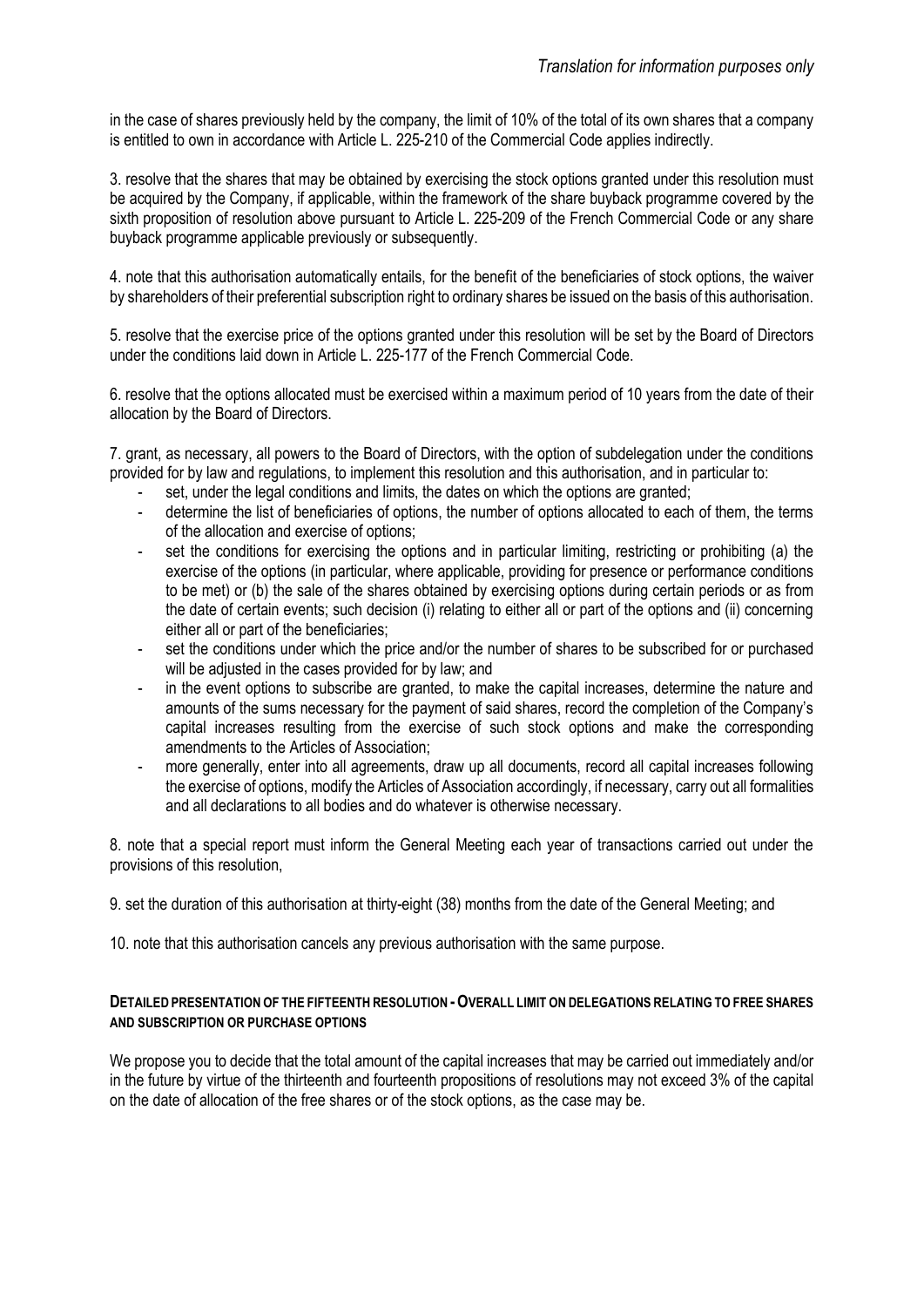#### *GENERAL PRESENTATION OF THE SIXTH TO TWENTY-FIRST PROPOSED RESOLUTIONS*

*The French Commercial Code limits the duration of delegations of authority granted by the Extraordinary Shareholders' Meeting (maximum 18 months for issues of non-preferential shares). It is therefore necessary to renew them each year. The process for convening an Extraordinary Shareholders' Meeting takes approximately 6 weeks, and it is very complicated and impractical to convene a meeting every time we are faced with a corporate transaction.*

*We remind you in this respect that in 2019, the lack of a quorum on first and second convening, stopped us from renewing these delegations, which significantly restricted our financing options at the beginning of 2020, at a time when financing of rapid scale up could have been required had it not been for the conversion of the warrants held by certain shareholders.* 

*We propose to you today to vote in favour of the sixteenth to nineteenth proposed resolutions in order that Novcacyt can have the capacity to achieve its strategic objectives without undue delay in a rapidly changing market. The transformation of the diagnostics sector could present numerous opportunities for external growth, both technologically and geographically, which require short-term financing.* 

*We wish to ensure that we can act quickly to maintain the advantage we have built in the diagnostics market during the Covid-19 pandemic.*

*Therefore, neither the convening of an EGM nor the resolutions put before shareholders should be taken to imply an immediate intention to raise capital, but they could be required to implement Novacyt's strategic policy for growth.* 

*The current financial year is a turning point in Novacyt's profitability and scale of operations. In order to capitalise on its strengthened position as a leading global diagnostics manufacturer, it is essential to provide the Company the necessary means for its development by enabling it to react quickly where opportunities arise. The ceilings proposed in the sixteenth to twenty-first resolutions give this flexibility whilst also providing what we believe is a sensible cap beyond which shareholders must again be consulted.*

**DETAILED PRESENTATION OF THE SIXTEENTH RESOLUTION - DELEGATION OF AUTHORITY TO THE BOARD OF DIRECTORS FOR THE PURPOSE OF ISSUING ORDINARY SHARES OF THE COMPANY AND/OR TRANSFERABLE SECURITIES GIVING ACCESS TO THE SHARE CAPITAL OF THE COMPANY, WITH CANCELLATION OF SHAREHOLDERS' PREFERENTIAL SUBSCRIPTION RIGHTS IN FAVOUR OF SPECIFIC CATEGORIES OF PERSONS**

We propose you, in accordance with Articles L. 225-129 to L. 225-129-6, L. 225-135, L. 225-138, L. 228-91 and following of the French Commercial Code, to:

1. Delegate to the Board of Directors, with the power to sub-delegate, your power to decide to issue, without preferential subscription rights, on one or more occasions, in the proportions and at the times of its choosing, both in France and internationally, ordinary shares or any other transferable securities giving access to the capital of the Company, said transferable securities being able to be issued in euros, in foreign currency or in any monetary unit established by reference to several currencies, said shares conferring the same rights as existing shares, subject to the date of their dividend rights;

2. Resolve that the Board of Directors may set the rights to the shares and/or securities giving access to the capital of the Company; however, it resolves that any issue of preference shares and securities giving access to preference shares is expressly excluded;

3. Resolve that the nominal amount of the capital increases that may be carried out by virtue of this delegation, immediately or in the future, may not exceed a total nominal amount of 941,683.31 euros, or its equivalent in foreign currency, it being specified that this amount will be deducted from the overall nominal ceiling of 1,082,935.80 euros provided for in the twenty-first proposition of resolution and that this amount does not take into account the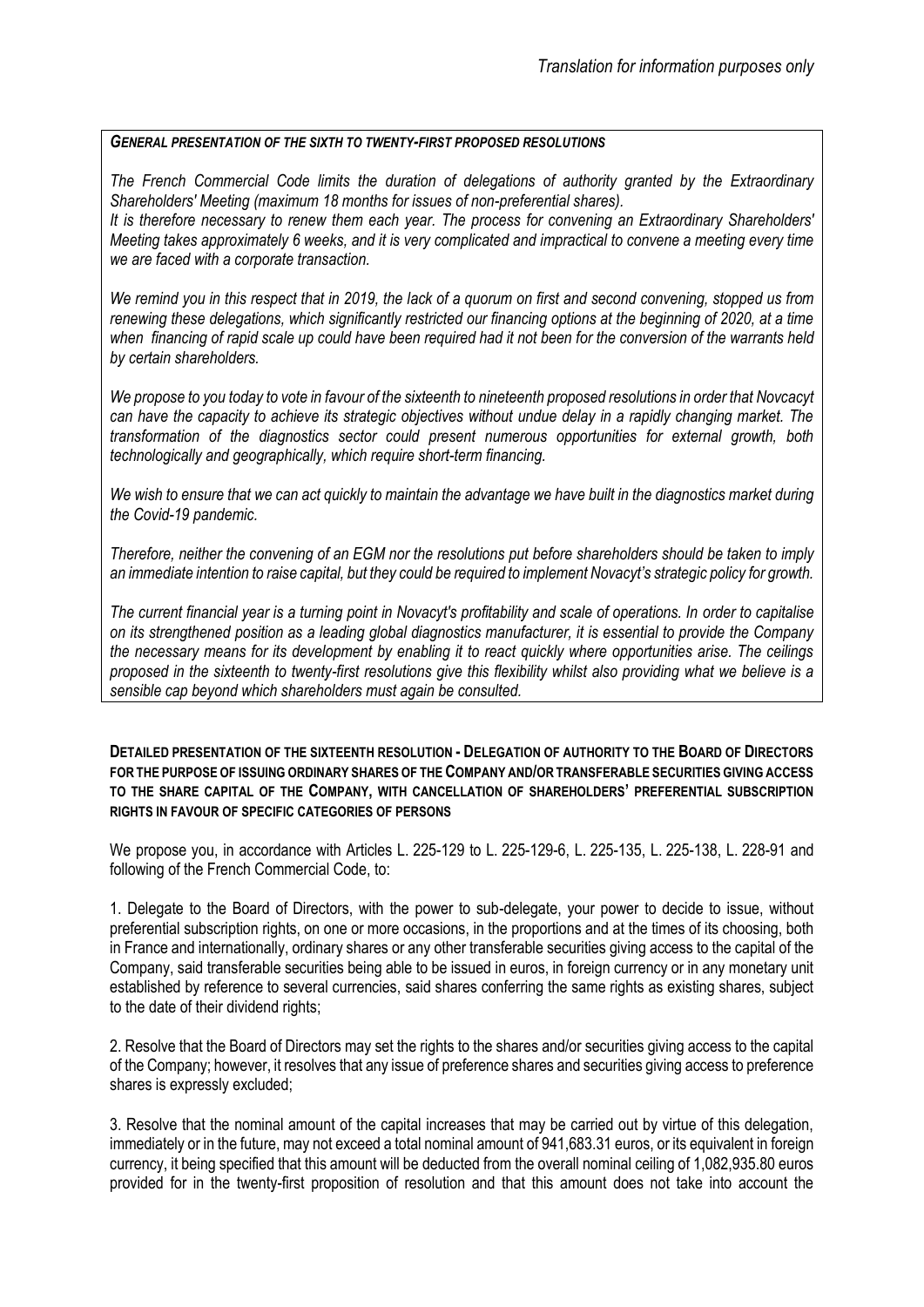adjustments that may be made in accordance with the applicable legal and regulatory provisions and, where applicable, the contractual stipulations providing for other cases of adjustment, to preserve the rights of the holders of transferable securities or other rights giving access to the capital;

4. Resolve to cancel shareholders' preferential subscription rights to the securities that are the subject of this resolution and to reserve shares and other securities issued pursuant to this resolution for the benefit of categories of beneficiaries having one of the following characteristics, namely:

Natural persons, corporations or French or foreign investment funds investing primarily, or having invested more than 2.5 million euros during the 36 months preceding the issue in question, in the life sciences or technologies sectors,

#### and/or

Strategic or financial partners of the Company, located in France or internationally, having concluded or being in the process of concluding one or more commercial (development, co-development, distribution, manufacturing, etc.) or financing partnerships or agreements with the Company (or a subsidiary) and/or one or more companies that such partners control, that control such partners or that are controlled by the same person(s) as such partners, directly or indirectly, within the meaning of Article L. 233-3 of the French Commercial Code,

#### and/or

Any credit institution, investment service provider or member of an investment banking syndicate or any company or any investment fund undertaking to underwrite the completion of the capital increase or any issue that may result ultimately in a capital increase that may be carried out by virtue of this delegation in the context of the establishment of a line of equity financing.

5. Take note that if subscriptions are not sufficient to cover the entire issue of shares or securities, the Board of Directors may limit the amount of the transaction to the amount of subscriptions received;

6. Note that this delegation automatically entails the waiver by shareholders of their preferential subscription right to shares or securities giving access to the capital to which these securities entitle holders immediately or in the future in favour of holders of securities issued pursuant to this resolution and giving access to the capital of the Company;

7. Resolve that the issue price of the shares issued pursuant to this delegation must be at least equal to the volumeweighted average share price chosen from a period comprising between five and thirty consecutive trading sessions among the thirty trading sessions preceding the setting of the issue price, possibly reduced by a maximum discount of 20%, after adjustment of this amount as needed to take into account the difference in dividend rights;

8. Resolve that the issue price of the securities giving access to the capital must be such that the sum received immediately by the Company, plus, where applicable, that likely to be received subsequently by it, for each share issued as a result of the issue of these other securities, is at least equal to the issue price defined in the paragraph above;

9. Resolve that the Board of Directors shall have all powers to implement this delegation of authority and, in particular, to:

- decide to issue securities, set the terms and conditions of transactions, determine the form and characteristics of the securities to be issued and set the subscription conditions, the terms of their payment, the date from which they carry dividend rights (which may be retroactive), the terms pursuant to which the securities issued on the basis of this delegation will give access to ordinary shares of the Company;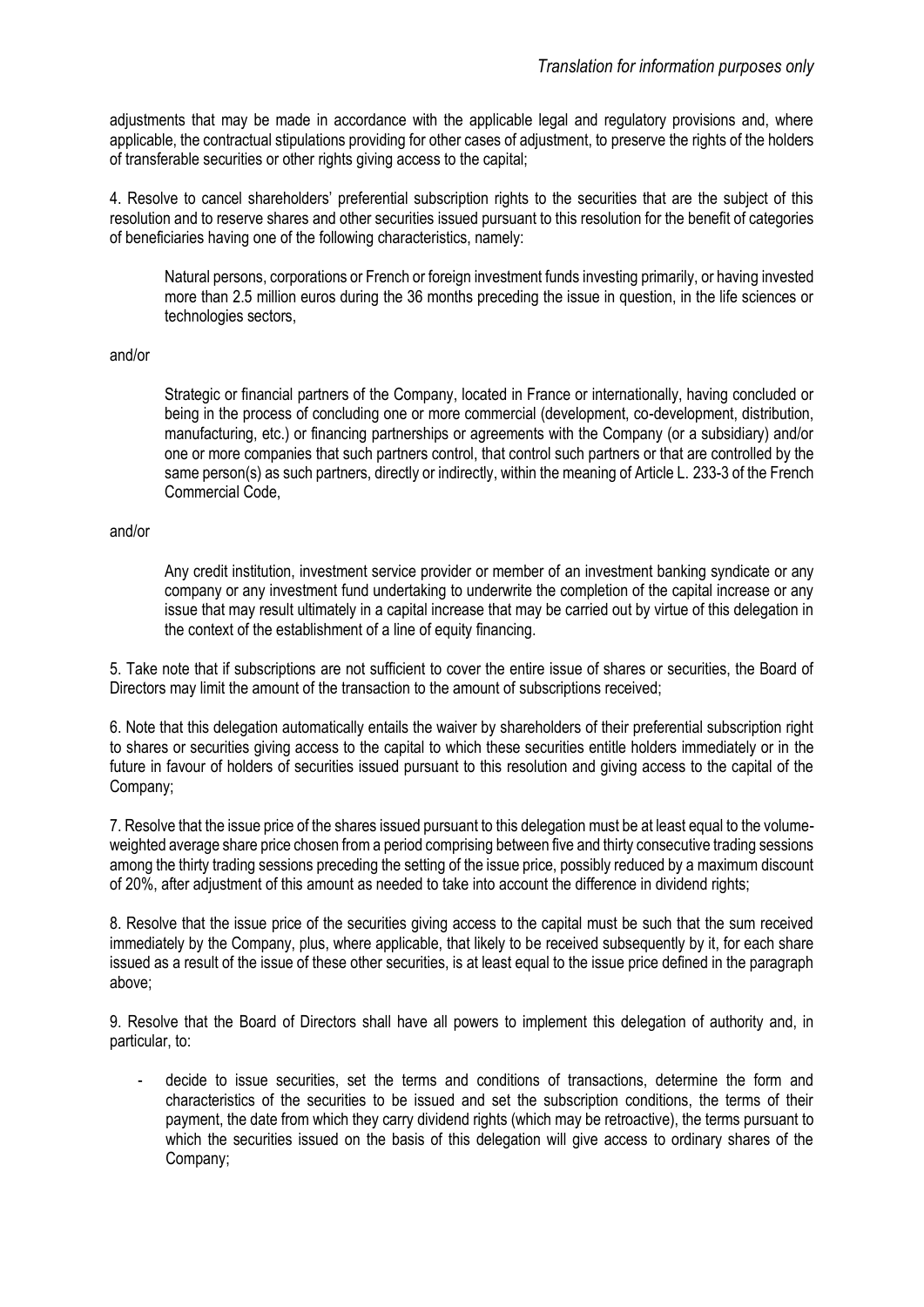- suspend, where necessary, the exercise of the rights attached to such securities for a maximum period of three (3) months;
- draw up the list of the beneficiary or beneficiaries of the cancellation of the preferential subscription right within the categories defined in paragraph 4 of this resolution as well as the number of shares or securities allocated to each of them;
- charge the amount relating to these capital increases to "share premiums" and draw from the same account, if it deems it appropriate, the sums required to bring the legal reserve to one-tenth of the new share capital after each issue;
- note the completion of the capital increase, make the corresponding modification of the Articles of Association and perform, directly or through an agent, all operations and formalities related to the capital increases carried out pursuant to this authorisation;
- take all measures and perform all the requisite formalities for the admission of the securities thus issued to trading on Euronext Growth Paris and any other market on which the Company's shares may then be listed,

10. Take note of the fact that, in the event that the Board of Directors uses the delegation of authority conferred on it in this resolution, the Board of Directors, in accordance with the legal and regulatory provisions, will report on the use made of the authorisations granted in this resolution to the next Ordinary General Meeting; and

11. The delegation granted to the Board of Directors would be valid for a period of 18 months from the date of the General Meeting.

**DETAILED PRESENTATION OF THE SEVENTEENTH RESOLUTION - DELEGATION OF AUTHORITY GRANTED TO THE BOARD OF DIRECTORS FOR THE PURPOSE OF INCREASING THE SHARE CAPITAL BY ISSUING ORDINARY SHARES OR SECURITIES GIVING ACCESS TO ORDINARY SHARES TO BE ISSUED BY THE COMPANY IMMEDIATELY OR IN THE FUTURE IN CONSIDERATION FOR CONTRIBUTIONS IN KIND WITHIN THE LIMIT OF 10% OF THE SHARE CAPITAL, EXCEPT IN THE CASE OF A PUBLIC EXCHANGE OFFER INITIATED BY THE COMPANY**

We propose you, in accordance with the provisions of Articles L. 225-129 and following of the French Commercial Code, and in particular Articles L. 225-129-2 and L. 225-147, and the provisions of Articles L. 228-91 and following of the French Commercial Code, to:

1. Delegate to the Board of Directors, with the option of subdelegation under the conditions provided for by law, your power to decide, on the report of the contribution auditor(s), on one or more occasions, to issue, in France and/or internationally, in euros or in foreign currency, or in any other monetary unit established by reference to several currencies, ordinary shares of the Company and/or securities giving access by any means, immediately and/or in the future, to ordinary shares to be issued by the Company, in a maximum amount of 10% of the share capital (as it exists on the date of the transaction), in order to remunerate contributions in kind granted to the Company and comprising equity securities or securities giving access to the capital, when the provisions of Article L. 225-148 of the French Commercial Code are not applicable.

2. Resolve that the Board of Directors may set the rights to the shares and/or securities giving access to the capital of the Company; however, it resolves that any issue of preference shares and securities giving access to preference shares is expressly excluded;

3. Resolve that the nominal amount of the capital increases that may be carried out by virtue of this delegation, immediately or in the future, (i) may not exceed 10% of the Company's capital (as it exists on the date of the transaction) and (ii) may not exceed a total nominal amount of 941,683.31 euros, or its equivalent in foreign currency, it being specified that this amount will be deducted from the overall nominal ceiling of 1,082,935.80 euros provided for in the twenty-first proposition of resolution and that this amount does not take into account the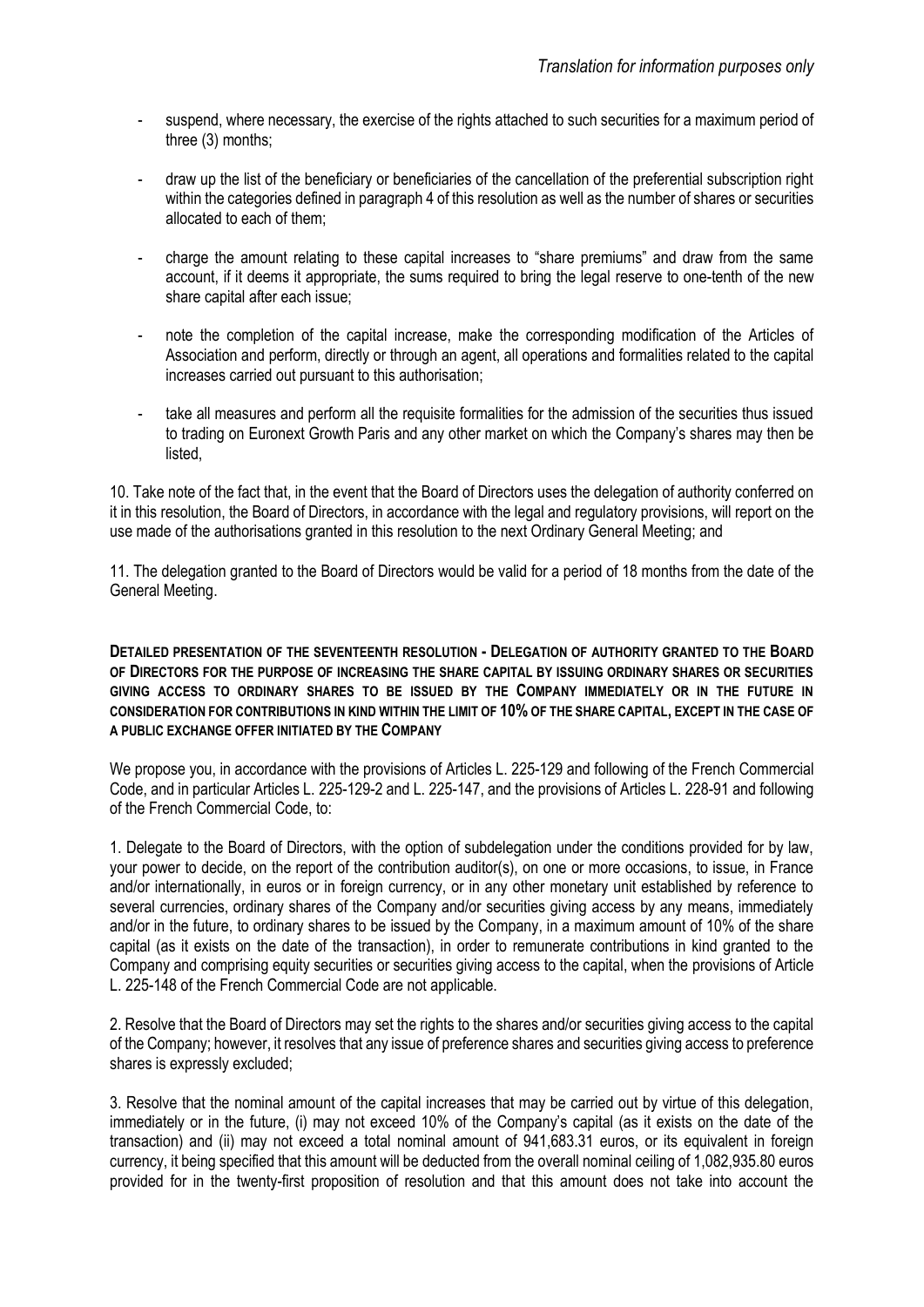adjustments that may be made in accordance with the applicable legal and regulatory provisions and, where applicable, the contractual stipulations providing for other cases of adjustment, to preserve the rights of the holders of transferable securities or other rights giving access to the capital;

4. Acknowledge the absence of preferential subscription rights for shareholders to the shares or marketable securities thus issued and that this delegation thus entails the waiver by shareholders of their preferential subscription right to the Company's shares to which the transferable securities that would be issued on the basis of this delegation may entitle them.

5. Resolve that the Board of Directors shall have all powers, with the power to sub-delegate under the conditions provided by law, to implement this resolution and, in particular, to:

- rule, on the report of the contribution auditor(s) mentioned in the 1st and 2nd paragraphs of Article L. 225- 147 of the French Commercial Code, on the valuation of the contributions and the granting of any special advantages;
- draw up the list of equity securities or securities tendered for exchange, set the exchange ratio and, where applicable, the amount of the cash balance to be paid;
- determine the dates and terms of issue, in particular the price and the possibly retroactive date of dividend rights, of the new shares and/or, where applicable, of the securities giving immediate and/or deferred access to the Company's shares;
- charge, where applicable, the costs of capital increases to the amount of contribution premiums relating to such contributions and, if it deems it appropriate, deduct from this amount the sums necessary to bring the allocation of the legal reserve to one-tenth of the new share capital after each issue;
- take all necessary measures intended to protect the rights of holders of securities or other rights giving access to the capital, in accordance with legal and regulatory provisions and, where applicable, contractual provisions providing for other cases of adjustment;
- note the completion of the capital increase, make the corresponding modification of the Articles of Association and perform, directly or through an agent, all operations and formalities related to the capital increases carried out pursuant to this authorisation;
- take all measures and perform all the requisite formalities for the admission of the securities thus issued to trading on Euronext Growth Paris and any other market on which the Company's shares may then be listed,

6. Resolve that this delegation would be granted for a period of 26 months, and would terminate, with immediate effect, any previous delegation with the same purpose.

7. The Board of Directors may, within the limits it has set beforehand, subdelegate the power conferred on it under this resolution.

8. Each year, the Board of Directors will inform the General Meeting of the transactions carried out under this resolution.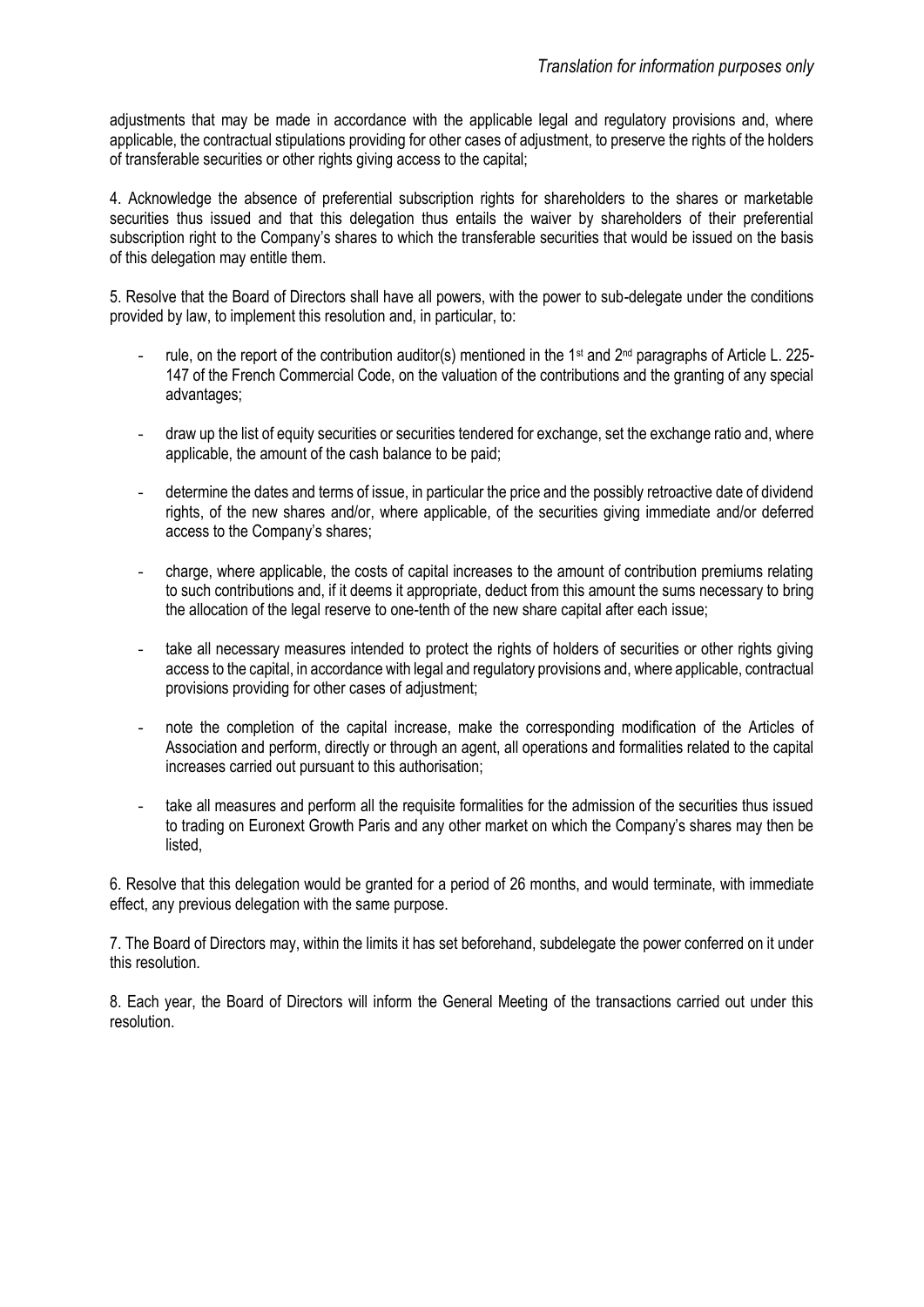**DETAILED PRESENTATION OF THE EIGHTEENTH RESOLUTION - DELEGATION OF AUTHORITY TO THE BOARD OF DIRECTORS FOR THE PURPOSE OF ISSUING ORDINARY SHARES AND/OR TRANSFERABLE SECURITIES GIVING IMMEDIATE AND/OR DEFERRED ACCESS TO THE CAPITAL OF THE COMPANY, WITH CANCELLATION OF SHAREHOLDERS' PREFERENTIAL SUBSCRIPTION RIGHTS AND PUBLIC OFFERINGS**

We propose you, in accordance with the provisions of Articles L. 225-129, L. 225-129-2, L. 225-129-4, L. 225-135, L. 225-136 and L. 228-91 and following of the French Commercial Code, to:

1. Delegate to the Board of Directors, with the power to sub-delegate, your power to decide to issue, without preferential subscription rights, by way of a public offering, on one or more occasions, in the proportions and at the times of its choosing, both in France and internationally, ordinary shares of the Company or equity securities giving access to other equity securities or entitling holders to the allocation of debt securities, and/or transferable securities (notably including all debt securities) giving access to equity securities of the Company, said transferable securities being able to be issued in euros, in foreign currency or in any monetary unit established by reference to several currencies, said shares conferring the same rights as existing shares, subject to the date of their dividend rights;

2. Resolve that issues that may be performed pursuant to this resolution may be carried out by way of public offerings;

3. Resolve that the nominal amount of the capital increases that may be carried out by virtue of this delegation of authority, immediately or in the future, may not exceed a total nominal amount of 941,683.31 euros, it being specified that this amount will be deducted from the overall nominal ceiling of 1,082,935.80 euros provided for in the twenty-first proposition of resolution and that this amount does not take into account the adjustments that may be made in accordance with the applicable legal and regulatory provisions and, where applicable, the contractual stipulations providing for other cases of adjustment, to preserve the rights of the holders of transferable securities or other rights giving access to the capital;

4. Resolve to cancel shareholders' preferential subscription rights to the securities to be issued by the Company by virtue of this delegation of authority;

5. Take note that if subscriptions are not sufficient to cover the entire issue of shares or securities, the Board of Directors may limit the amount of the transaction to the amount of subscriptions received;

6. Note that this delegation automatically entails the waiver by shareholders of their preferential subscription right to shares or securities giving access to the capital to which these securities entitle holders immediately or in the future in favour of holders of securities issued pursuant to this resolution and giving access to the capital of the Company;

7. Resolve that the issue price of the shares issued pursuant to this delegation must be at least equal to the volumeweighted average share price chosen from a period comprising between five and thirty consecutive trading sessions among the thirty trading sessions preceding the setting of the issue price, possibly reduced by a maximum discount of 20%, after adjustment of this amount as needed to take into account the difference in dividend rights;

8. Resolve that the issue price of the securities giving access to the capital must be such that the sum received immediately by the Company, plus, where applicable, that likely to be received subsequently by it, for each share issued as a result of the issue of these other securities, is at least equal to the issue price defined in the paragraph above;

9. Resolve that the Board of Directors shall have all powers to implement this delegation of authority and, in particular, to:

- decide to issue securities, set the terms and conditions of transactions, determine the form and characteristics of the securities to be issued and set the subscription conditions, the terms of their payment, the date from which they carry dividend rights (which may be retroactive), the terms pursuant to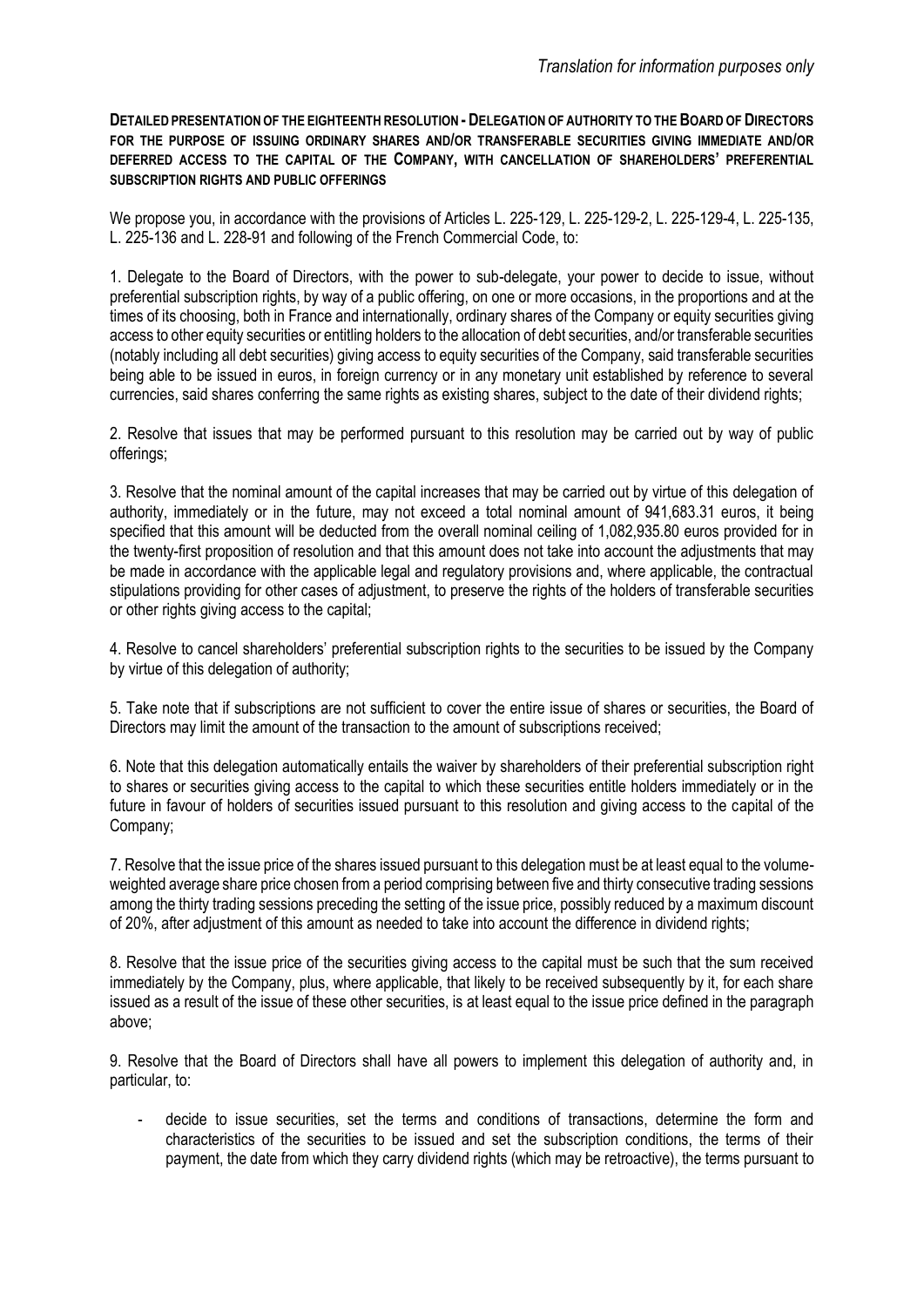which the securities issued on the basis of this delegation will give access to ordinary shares of the Company;

- suspend, where necessary, the exercise of the rights attached to such securities for a maximum period of three (3) months;
- charge the amount relating to these capital increases to "share premiums" and draw from the same account, if it deems it appropriate, the sums required to bring the legal reserve to one-tenth of the new share capital after each issue;
- note the completion of the capital increase, make the corresponding modification of the Articles of Association and perform, directly or through an agent, all operations and formalities related to the capital increases carried out pursuant to this authorisation;
- subsequently ensure the preservation of the rights of holders of transferable securities giving deferred access to the capital of the Company issued pursuant to this delegation, in accordance with legal and regulatory provisions and, where applicable, the applicable contractual stipulations;
- take all measures and perform all the requisite formalities for the admission of the securities thus issued to trading on Euronext Growth Paris and any other market on which the Company's shares may then be listed,

10. Take note of the fact that, in the event that the Board of Directors uses the delegation of authority conferred on it in this resolution, the Board of Directors, in accordance with the legal and regulatory provisions, will report on the use made of the authorisations granted in this resolution to the next Ordinary General Meeting;

11. The delegation granted to the Board of Directors would be valid for a period of 18 months from the date of the General Meeting.

#### **DETAILED PRESENTATION OF THE NINETEENTH RESOLUTION** *-* **DELEGATION OF AUTHORITY TO THE BOARD OF DIRECTORS FOR THE PURPOSE OF ISSUING ORDINARY SHARES OF THE COMPANY AND/OR TRANSFERABLE SECURITIES GIVING ACCESS TO THE SHARE CAPITAL OF THE COMPANY, WITH PREFERENTIAL SUBSCRIPTION RIGHTS**

We propose you to:

1. Delegate to the Board of Directors, with the power to sub-delegate, your power to decide to issue, with preferential subscription rights, on one or more occasions, in the proportions and at the times of its choosing, both in France and internationally, ordinary shares or any other transferable securities giving access to the capital of the Company, to be subscribed for in cash, said shares conferring the same rights as existing shares, subject to the date of their dividend rights;

2. Resolve that the Board of Directors may set the rights to the shares and/or securities giving access to the capital of the Company; however, it resolves that any issue of preference shares and securities giving access to preference shares is expressly excluded;

3. Resolve that the nominal amount of the capital increases that may be carried out by virtue of this delegation of authority, immediately or in the future, may not exceed a total nominal amount of 941,683.31 euros, it being specified that this amount will be deducted from the overall nominal ceiling of 1,082,935.80 euros provided for in the twenty-first proposition of resolution and that this amount does not take into account the adjustments that may be made in accordance with the applicable legal and regulatory provisions and, where applicable, to the contractual stipulations providing for other cases of adjustment, to preserve the rights of the holders of transferable securities or other rights giving access to the capital;

4. Note that this delegation automatically entails the waiver by shareholders of their preferential subscription right to shares or securities giving access to the capital to which these securities entitle holders immediately or in the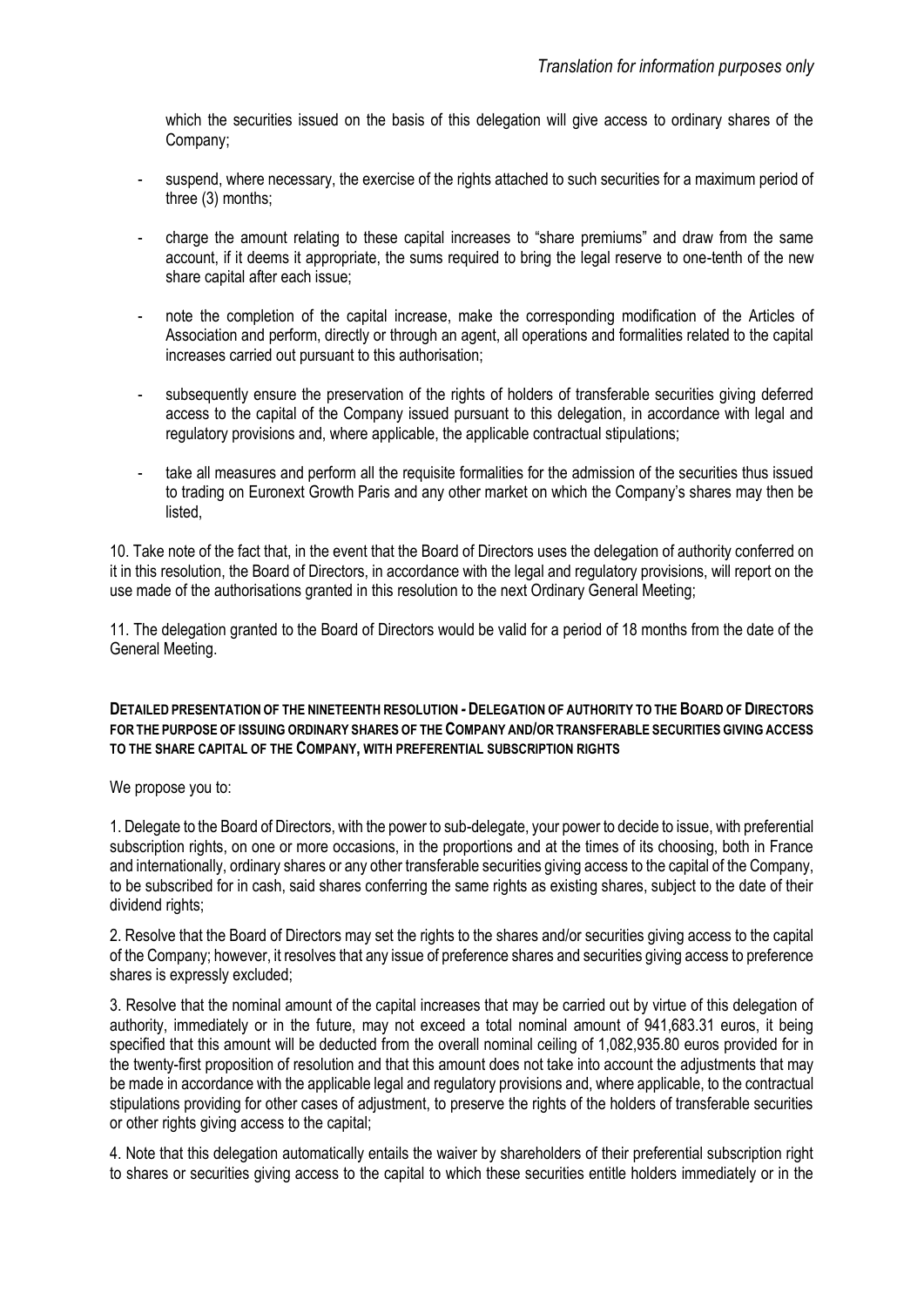future in favour of holders of securities issued pursuant to this resolution and giving access to the capital of the Company;

5. Resolve that the issue price of the shares issued pursuant to this delegation must be at least equal to the volumeweighted average share price chosen from a period comprising between five and thirty consecutive trading sessions among the thirty trading sessions preceding the setting of the issue price, possibly reduced by a maximum discount of 20%, after adjustment of this amount as needed to take into account the difference in dividend rights;

6. Resolve that shareholders may exercise, under the conditions provided by law, their preferential subscription right on an irreducible basis. In addition, the Board of Directors shall have the power to confer on shareholders the right to subscribe on a reducible basis for a greater number of securities than they are able to subscribe for on an irreducible basis, in proportion to the subscription rights available to them and, in any event, within the limit of their demand; if subscriptions on an irreducible basis and, where applicable, on a reducible basis, are not sufficient to cover the entire issue of shares as defined above, the Board of Directors may use, in the order it deems appropriate, one and/or other of the options offered by Article L. 225-134 of the French Commercial Code;

7. Resolve that the Board of Directors shall have all powers, with the power to sub-delegate under the conditions provided by law, to implement this delegation of authority and, in particular, to:

- decide to issue securities, set the terms and conditions of transactions, determine the form and characteristics of the securities to be issued and set the subscription conditions, the terms of their payment, the date from which they carry dividend rights (which may be retroactive), the terms pursuant to which the securities issued on the basis of this delegation will give access to ordinary shares of the Company;
- suspend, where necessary, the exercise of the rights attached to such securities for a maximum period of three (3) months;
- charge the amount relating to these capital increases to "share premiums" and draw from the same account, if it deems it appropriate, the sums required to bring the legal reserve to one-tenth of the new share capital after each issue;
- note the completion of the capital increase, make the corresponding modification of the Articles of Association and perform, directly or through an agent, all operations and formalities related to the capital increases carried out pursuant to this authorisation;
- subsequently ensure the preservation of the rights of holders of transferable securities giving deferred access to the capital of the Company issued pursuant to this delegation, in accordance with legal and regulatory provisions and, where applicable, the applicable contractual stipulations;
- take all measures and perform all the requisite formalities for the admission of the securities thus issued to trading on Euronext Growth Paris and any other market on which the Company's shares may then be listed,
- in addition, the Board of Directors may generally take all necessary measures and conclude all agreements to achieve the successful completion of the prospective issue, complete all formalities required for the admission of the issued shares to trading on Euronext Growth or any other market;

8. Take note of the fact that, in the event that the Board of Directors uses the delegation of authority conferred on it in this resolution, it will report to the first ordinary General Meeting held after implementation of said delegation of authority, in accordance with the legal and regulatory provisions, on the use made of this delegation;

9. This delegation of authority would be granted for a period of 26 months from the date of the General Meeting.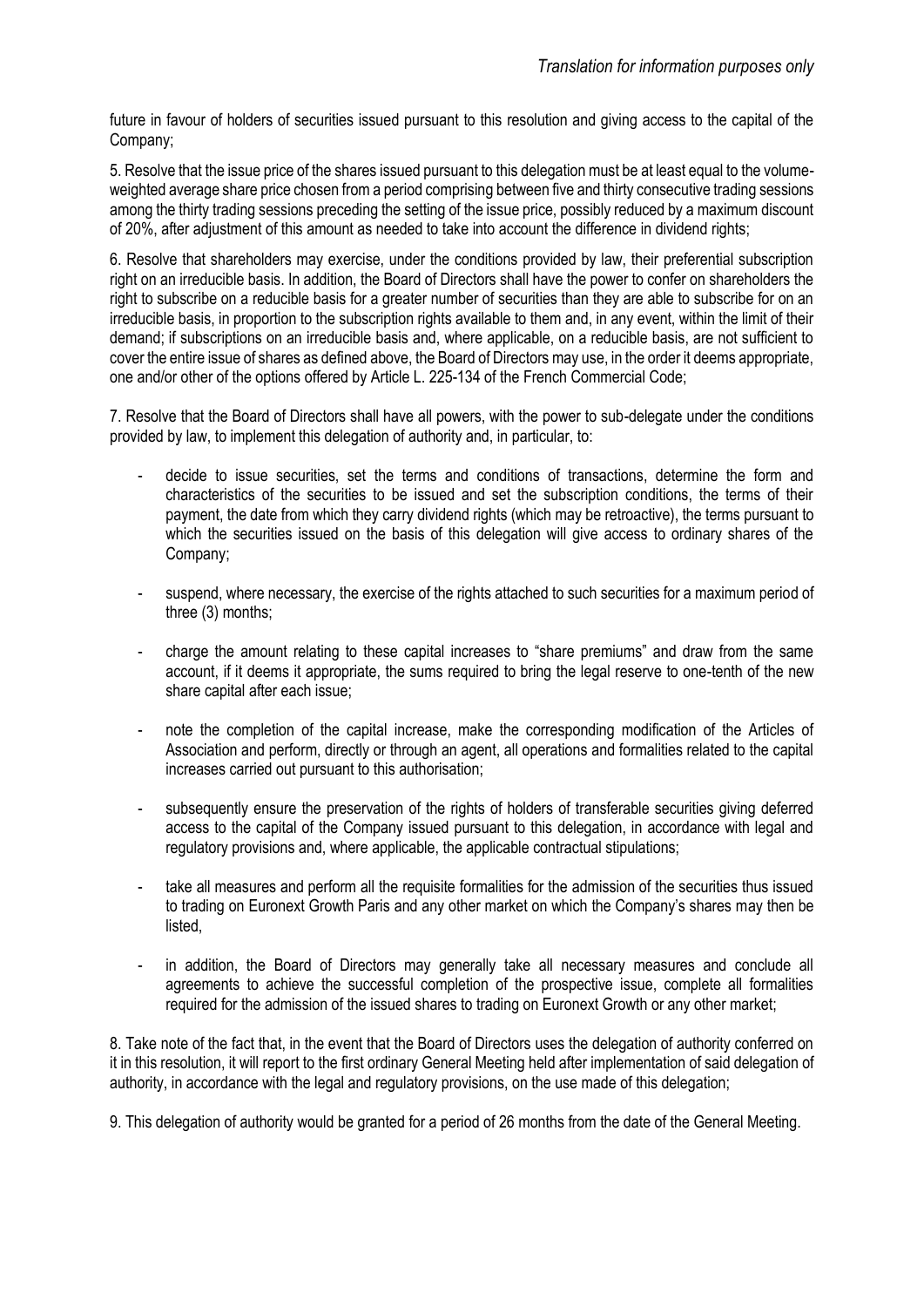#### **DETAILED PRESENTATION OF THE TWENTIETH RESOLUTION - AUTHORISATION TO THE BOARD OF DIRECTORS, IN THE EVENT OF A CAPITAL INCREASE, WITH OR WITHOUT SHAREHOLDERS' PREFERENTIAL SUBSCRIPTION RIGHTS, TO INCREASE THE NUMBER OF SECURITIES TO BE ISSUED**

We propose you, in accordance with the provisions of Article L. 225-135-1 of the French Commercial Code, to:

1. Authorise the Board of Directors, with the power to sub-delegate, to increase the number of securities to be issued for each of the issues with or without preferential subscription rights made pursuant to the sixteenth, eighteenth and nineteenth propositions of resolutions, within thirty days of the closing of the subscription within the limit of 15% of the initial issue and at the same price as that set for the initial issue; and

2. Resolve that the maximum nominal amount of the capital increases that may be carried out pursuant to this delegation will be deducted from the overall nominal capital increase ceiling set in the twenty-first proposition of resolution;

3. The authorisation granted to the Board of Directors pursuant to this resolution would be valid for a period of 26 months from the date of the General Meeting.

#### **TWENTY-FIRST RESOLUTION - OVERALL CEILING ON DELEGATIONS OF AUTHORITY**

We propose you to resolve that the total amount of the capital increases that may be carried out immediately and/or in the future by virtue of the sixteenth to nineteenth resolutions proposed, may not exceed a total nominal amount of 1,082,935.80 euros, it being specified that this overall amount does not take into account the adjustments that may be made in accordance with the applicable legal and regulatory provisions, and where applicable, the contractual stipulations providing for other cases of adjustment, in order to preserve the rights of holders of transferable securities or other rights giving access to the capital.

#### **DETAILED PRESENTATION OF THE TWENTY-SECOND RESOLUTION - DELEGATION OF AUTHORITY TO THE BOARD OF DIRECTORS FOR THE PURPOSE OF ISSUING ORDINARY SHARES AND/OR SECURITIES GIVING ACCESS TO THE CAPITAL OF THE COMPANY FOR THE BENEFIT OF MEMBERS OF A COMPANY SAVINGS PLAN**

We propose you, in accordance with the provisions of Articles L. 3332 -18 and following of the French Labour Code and of Article L. 225-138-1 of the French Commercial Code and in accordance with the provisions of Article L. 225- 129-6 of the same Code, to:

1. Delegate to the Board of Directors all powers to increase, on one or more occasions, in the proportions and at the times of its choosing, the share capital of the Company by a maximum nominal amount of 2,600 euros, by issuing shares or other securities giving access to the Company's capital, reserved for members of a savings plan of the Company and of French or foreign companies related to it under the conditions set in Article L. 225-180 of the French Commercial Code and of Article L. 3344-1 of the French Labour Code;

2. Resolve that the subscription price for the new shares shall be set by the Board of Directors in accordance with the provisions of Article L.3332-20 of the French Labour Code, it being understood that the subscription price may include a discount, in relation to the value of the share determined by the Board of Directors, of respectively 20% and 30%, depending on whether the shares thus subscribed, directly or indirectly, correspond to assets whose period of unavailability, as set in the relevant company savings plan is less than 10 years or greater than or equal to 10 years;

3. The Board of Directors may also decide to replace all or part of the discount by the free allocation of shares or other securities giving access to the Company's capital, existing or to be issued, it being stipulated that the total benefit resulting from this allocation and, where applicable, the discount mentioned above, may not exceed the total benefit that members of the savings plan would have enjoyed if this difference had been 20% or 30% when the